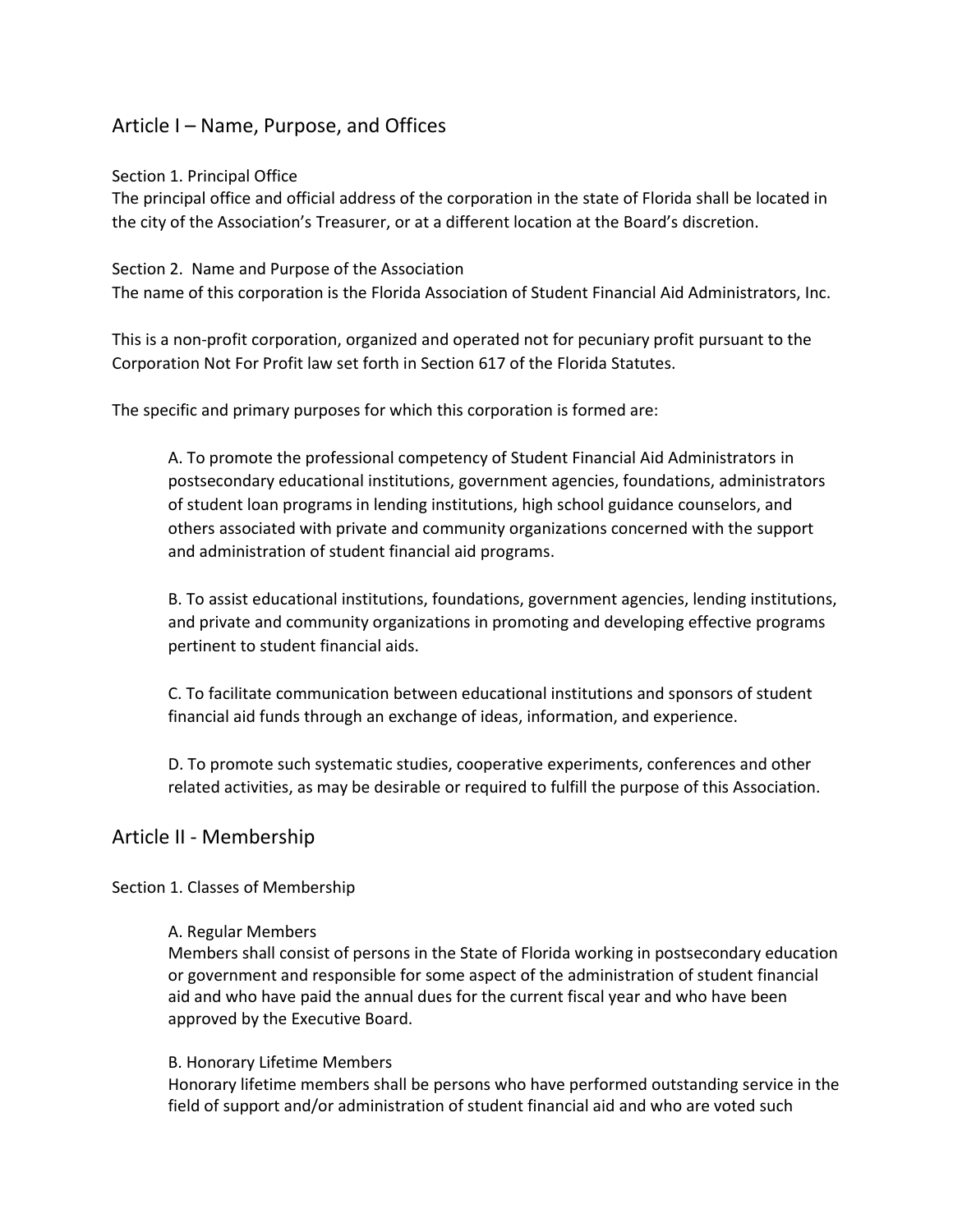membership by the Executive Board. Honorary Lifetime members shall have all privileges of membership, with the exception of holding the office of President, President-Elect, Vice President, Secretary, Treasurer, or Treasurer-Elect.

#### C. Associate Members

Associate members shall be persons who are or were involved with the administration of financial aid in states other than Florida; persons who were previously regular members and have retired from their positions in the state of Florida (and have not been designated as Honorary Lifetime Members); persons who are working for lending institutions and organizations; the secondary school system (public or private); or who are associated with other private, community or civic organizations, agencies or programs and who have paid the annual dues for the current fiscal year and who have been approved by the Executive Board. Associate members shall have all privileges of membership, with the exception of holding the office of President, President-Elect, Vice President, Secretary, Treasurer, or Treasurer-Elect.

#### Section 2. Transfer of Membership

Membership shall be held by the individual member and shall not be transferable.

#### Section 3. Terms of Membership

Membership shall be on an annual basis corresponding to the fiscal year of the Association (Article III, Section 1). Membership shall terminate when a member no longer is eligible, as defined in Article II, Section I. A., B. or C. above.

# Section 4. Voting Eligibility and Member Rights

Each individual member shall be entitled to one vote on each matter submitted for a vote of the membership. Voting will occur electronically or by procedures approved by the Executive Board and in compliance with these bylaws. Only members shall be entitled to stand for election to an office of the association.

# Section 5. Termination of Membership

Any member of the Association may be dropped from membership for nonpayment of dues upon action of the Executive Board or by action of the Executive Board for just cause after being afforded the opportunity to be heard by the Executive Board.

#### Section 6. Resignation

Any member may resign by filing a written resignation with the Secretary, but such resignation shall not relieve the member of the obligation to pay any dues, assessments, or other charges theretofore accrued and unpaid.

#### Section 7. Reinstatement

Upon written application signed by a former member and filed with the Secretary, the Executive Board, by an affirmative vote of a majority of the members of the Executive Board, may reinstate such former member to membership.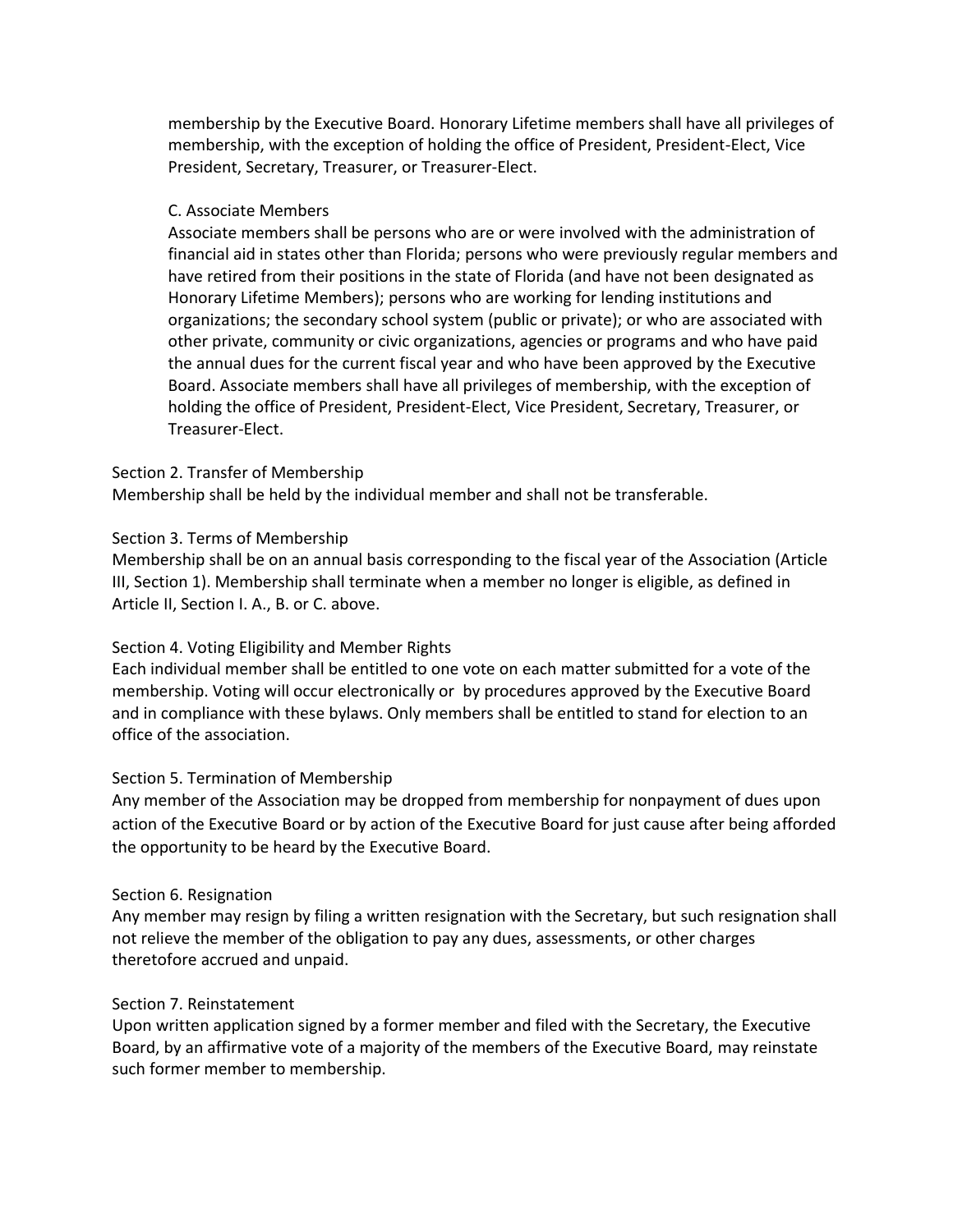# Section 8. Non-liability

Members of the Association recognize that one of the purposes of the Association is to provide training and informational services to its members through training conferences and periodic written material. While the Association shall utilize its best efforts to provide its members with the most current information available, there can be no assurances or warranty that its interpretation of any rule, regulation or statute will be in conformance with any present or future interpretation of such rule, regulation or statute by any appropriate governmental authority. Accordingly, each member shall hold the Association harmless from any claims, damages, or liability resulting from such member's use of any information, data, or interpretations as provided to such members by the Association.

# Article III - Finance

Section 1. The fiscal year of the Association shall be from July 1 to June 30.

Section 2. Income shall be derived from membership dues and such other sources as the Executive Board may approve.

Section 3. Dues shall be assessed and collected in such amounts and in such manner as may be prescribed by the Executive Board. Any proposal to increase the dues of the Association shall be circulated in writing to all members of the Association affected by such proposal at least thirty (30) days before a vote is to be cast by the membership.

Section 4. The books of the association shall be audited at the conclusion of each of the Association's fiscal years in the manner prescribed by the Executive Board.

# Article IV - Meetings

Section 1. Meetings of the Association shall be held on such dates and in such locations as the Executive Board shall determine.

A. All meetings of the Association shall be announced in writing to all members at least thirty (30) days in advance.

B. A majority of the members present at a meeting shall constitute a quorum.

C. An annual meeting of the Association's membership shall be held during the fiscal year of the Association, for the purpose of conducting voting, transacting all business which may be brought before the meeting, and announcing election results.

Article V - Executive Board

Section 1.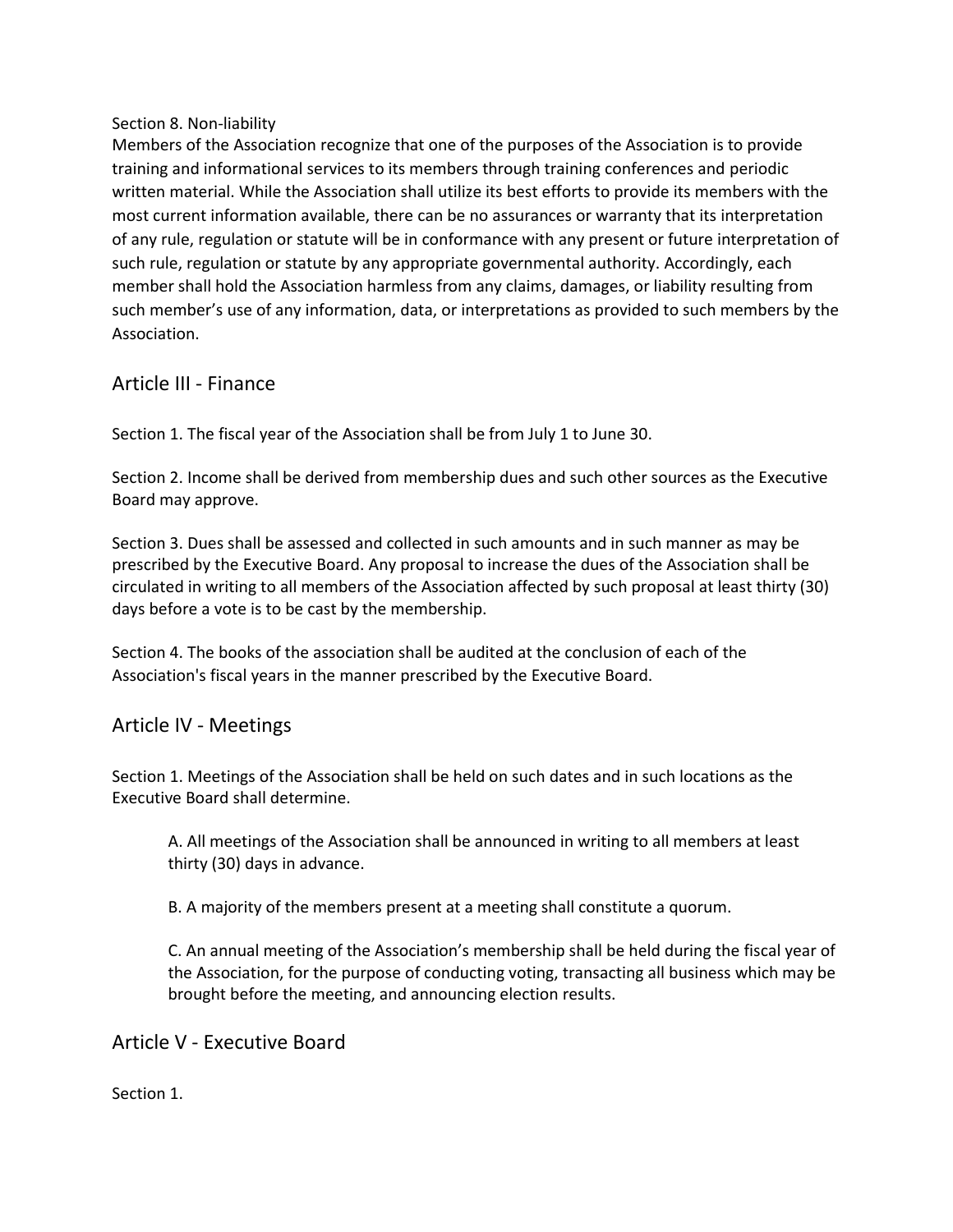### A. Executive Board

The administrative responsibility of the Association shall be vested in an Executive Board consisting of the officers of the Association (Article VI, Section 1), five Regional Representatives and, as appointed by the President of the Association, five Members-at-Large.

There shall be one representative for each of the five regions described by the Association as follows:

Region 1. Panhandle of Florida, including Escambia, Santa Rosa, Okaloosa, Walton, Holmes, Washington, Bay, Jackson, Calhoun, Gulf, Liberty, Franklin, Gadsden, Leon, Wakulla, Jefferson, Madison and Taylor counties.

Region 2. Crown of Florida, including Hamilton, Suwannee, Lafayette, Dixie, Columbia, Gilchrist, Levy, Citrus, Baker, Union, Bradford, Alachua, Marion, Nassau, Duval, Clay, Putnam, St. Johns and Flagler counties.

Region 3. East Central Florida, including Sumter, Lake, Volusia, Seminole, Orange, Brevard, Osceola, Indian River, Okeechobee and St. Lucie counties.

Region 4. West Central Florida, including Hernando, Pasco, Pinellas, Hillsborough, Polk, Manatee, Hardee, Sarasota, De Soto, Highlands, Charlotte, Glades and Lee counties.

Region 5. South Florida, including Martin, Hendry, Palm Beach, Collier, Broward, Monroe and Miami-Dade counties.

#### B. Election

Officers of the association shall be elected as prescribed in Article VI, Section 2 of these bylaws.

The Regional Representatives shall be elected by their respective constituencies by ballot from a slate provided by the respective regions. The President shall appoint Members-at-Large within thirty (30) calendar days of taking office.

#### C. Terms

- 1. All terms of office shall coincide with the fiscal year of the Association.
- 2. Terms of Regional Representatives shall serve for periods of two years; the representatives from Regions one (1), three (3) and five (5) to be elected in odd years and the representatives from Regions two (2) and four (4) in even years.
- 3. Terms of Members-at-Large shall be for one (1) year.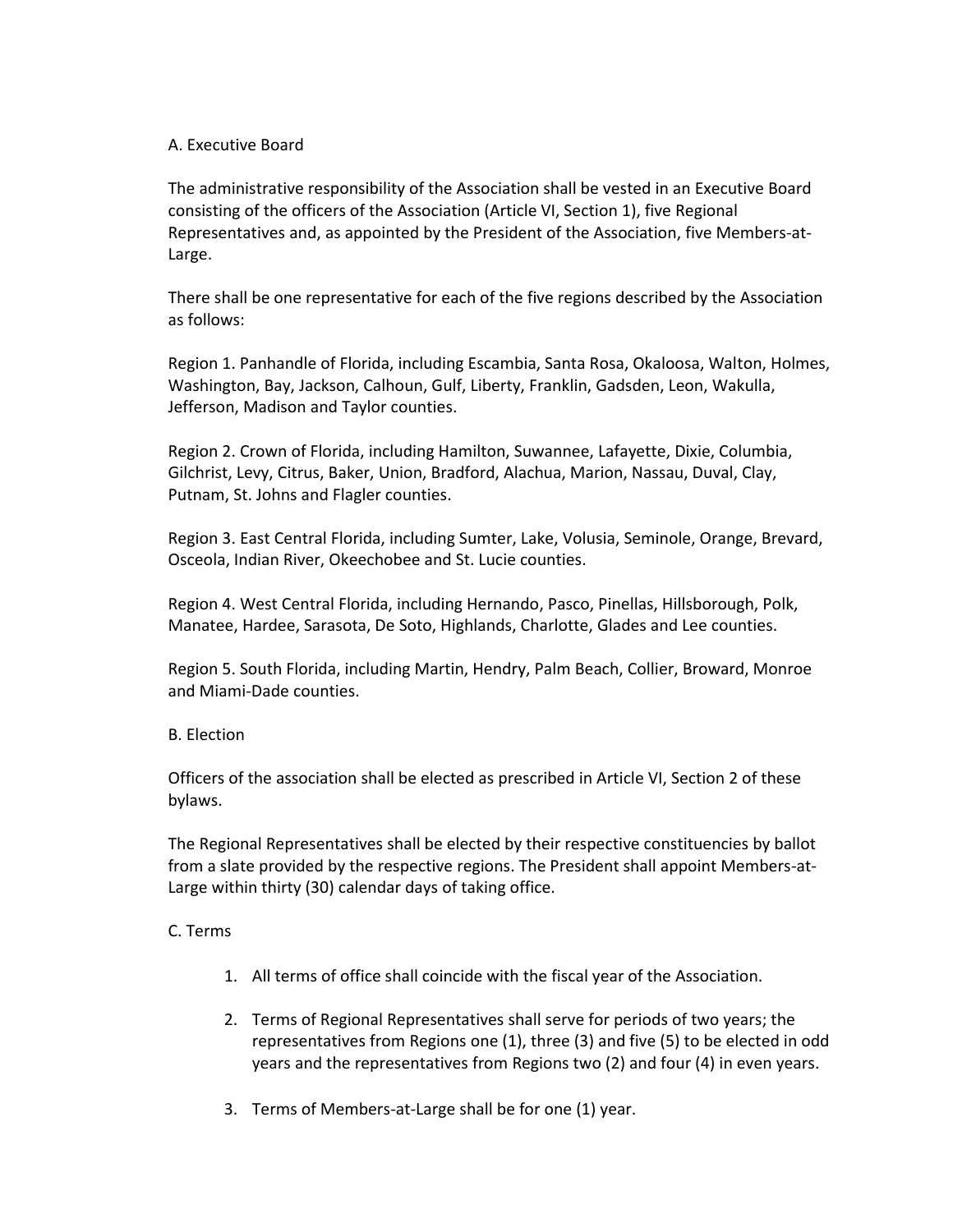#### D. Voting

All Executive Board elected officers, Region Representatives, and those Members-at-Large designated by the President shall be voting members.

#### E. Duties

1. Officers

Duties of the officers of the Association shall be as prescribed in Article VI, Section 4, of these bylaws.

#### 2. Regional Representatives

The Regional Representatives shall serve as liaison persons between the Executive Board and the membership within their respective regions. They shall attend all meetings of the Executive Board and shall hold and conduct regional meetings at the call of the Executive Board. They may hold and conduct such other meetings during the year as they deem appropriate.

3. Members-at-Large

The Members-at-Large shall attend all meetings of the Executive Board and shall perform such duties as assigned by the President of the Association.

4. The Executive Board shall provide advice and counsel to the President and shall act on behalf of the Association, which action shall be reported to the membership at the next meeting of the Association.

#### F. Vacancies

Any vacancy among the Regional Representatives shall be filled by the Executive Board.

Any vacancy among Members-at-Large shall be filled by the President.

#### Section 2. Quorum

A majority of the voting board members shall constitute a quorum of the board.

#### Section 3. Meetings

The Executive Board shall meet at the call of the President, or by petition of four (4) or more members of the Board and concurrence by a majority vote of the Board. Minutes of any board meeting called shall be kept by the Secretary.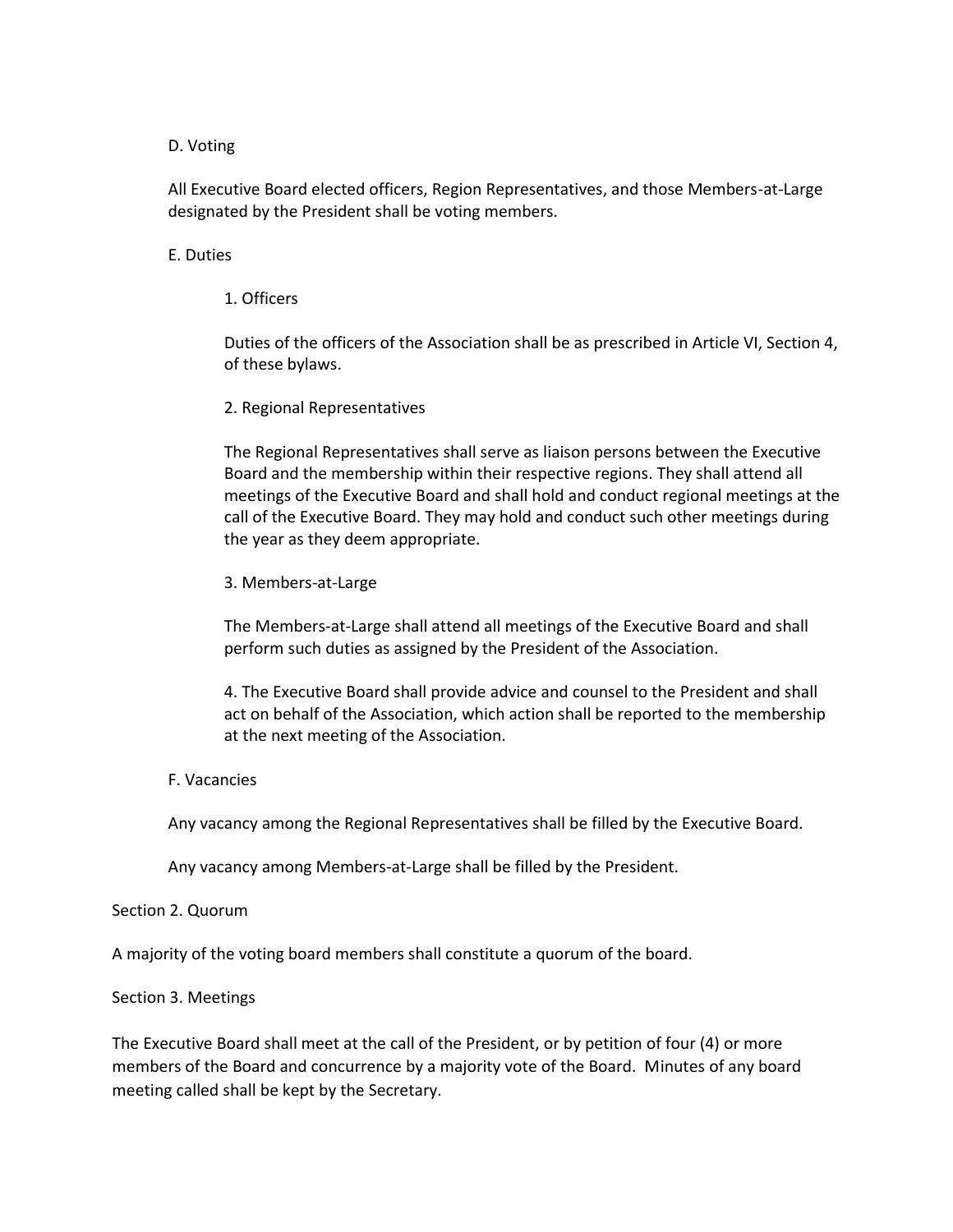Section 4. Budget Committee

The Executive Board shall function as a budget committee for the Association and shall consider the budget proposal for the ensuing year, as submitted by the President-Elect.

Article VI - Officers

Section 1. Officers

The slate of the officers shall be approved by the Executive Board.

The officers of the Association shall be President, a President-Elect, a Vice-President, a Secretary, a Treasurer, a Treasurer-Elect, an Immediate Past President, and such other officers as may be elected in accordance with the provisions of the bylaws. No person shall hold two offices simultaneously.

Section 2. Elections and Terms of Office

The officers of the Association shall be elected by the membership as expressed in Article II, Section IV. All terms of office shall coincide with the fiscal year of the Association.

The President-Elect shall serve one (1) year in that position, a second (2) year as President, and a third (3) year as Immediate Past President.

The Vice President shall serve two (2) years; the Vice President will be elected in even years.

The Secretary shall serve two (2) years; the Secretary will be elected in odd years.

The Treasurer-Elect shall serve one (1) year in that position and a second (2) year as Treasurer.

Section 3. Vacancies

Officers providing vacancy notification shall do so to the Executive Board within seven (7) days of knowledge of ineligibility.

In the event of a vacancy on the Executive Board, the Executive Board shall appoint a successor to complete the unexpired term. If the vacancy is in the position of the President, the successor must have had previous experience as an Officer of the Executive Board as defined in Article VI. Section 1.

Section 4. Duties of Officers

# A. President

 is the chief executive officer of the Association and shall preside at all meetings of the Association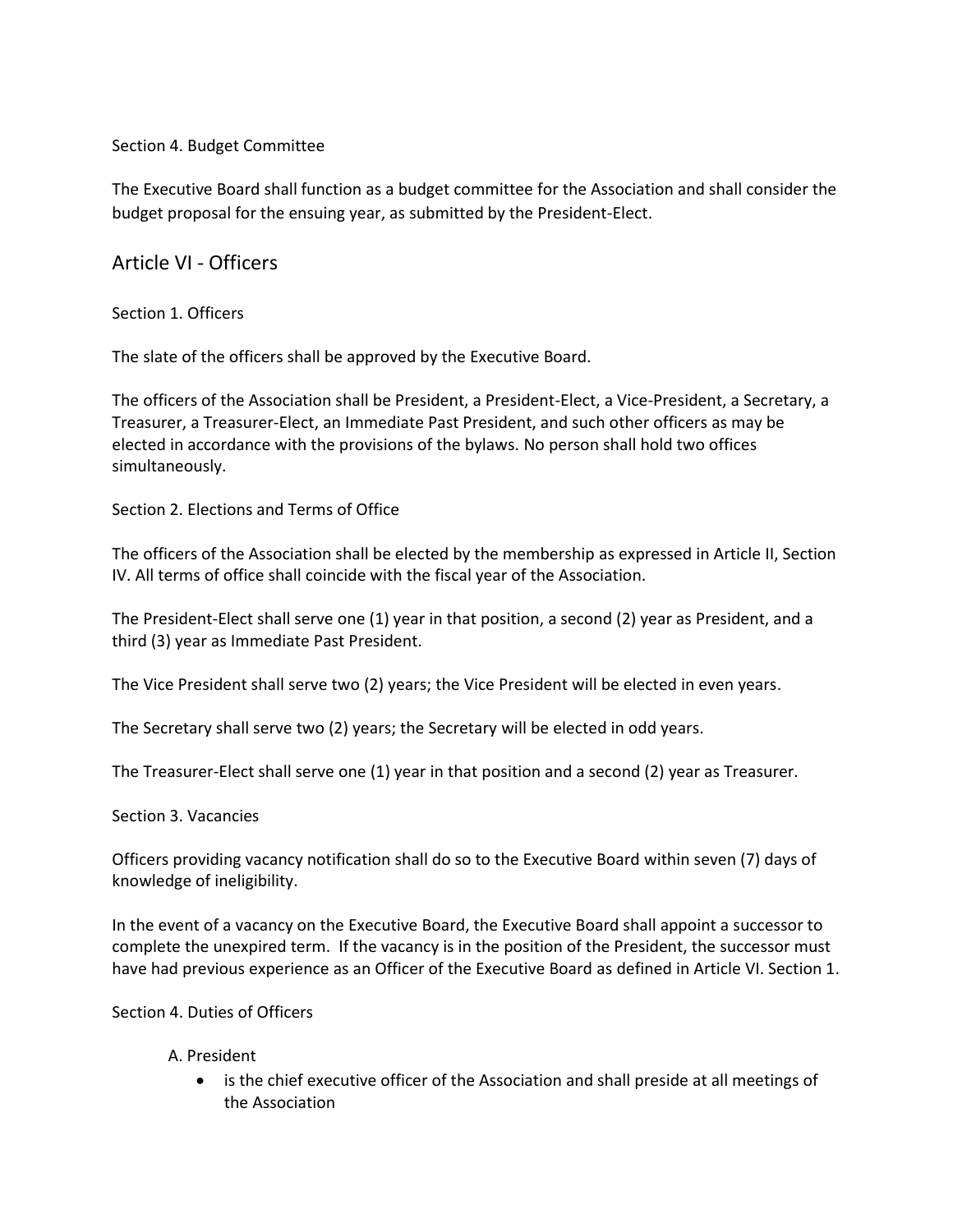- serves as chairman of the Executive Board
- appoints all chairpersons and members of the committees unless otherwise designated
- serves as ex-officio, on all committees
- authorizes expenditures and executes all contracts approved by the Executive Board, and has the authority, in addition to the Treasurer and (if engaged) bookkeeper, to pay bills of the Association
- submits an annual report to the Association
- performs other duties as may be required by the Association
- serves as a member of the SASFAA (Southern Association of Student Financial Aid Administrators) Board

# B. President-Elect

- presides at all meetings in the absence of the President
- prepares a proposed Association budget for the ensuing year as President for the consideration of the Association at the meeting
- is responsible for selecting the chair of the conference committee for the annual conference during their year as President
- chairs the Nominations committee
- performs all duties as designated by the President or required by the Association

# C. Secretary

- is the scribe of the Association who shall take or arrange to have taken, and keeps in permanent form, the minutes of the Executive Board and of the Association
- is the custodian of its records (minutes, bylaws, and the policies & procedures manual)
- keeps and updates the permanent file of all other official documents and materials (banners/awards/archives) and publications of the Association and/or Executive Board
- attends to the giving and serving of all notices required by the bylaws of the Association or at the discretion of the President

# D. Treasurer

- is the finance officer of the Association and shall receive all Association monies and keep the books of the Association
- pays the bills of the Association within thirty (30) days of the authorization of the Executive Board
- arranges for the billing and collection of dues and registration fees for meetings of the Association
- arranges with the Membership Committee chairperson for the issuing of membership confirmation to current members and maintenance of the official membership roster
- provides the Association an account and statement of all transactions at each meeting of the Association and at other times as needed by the Association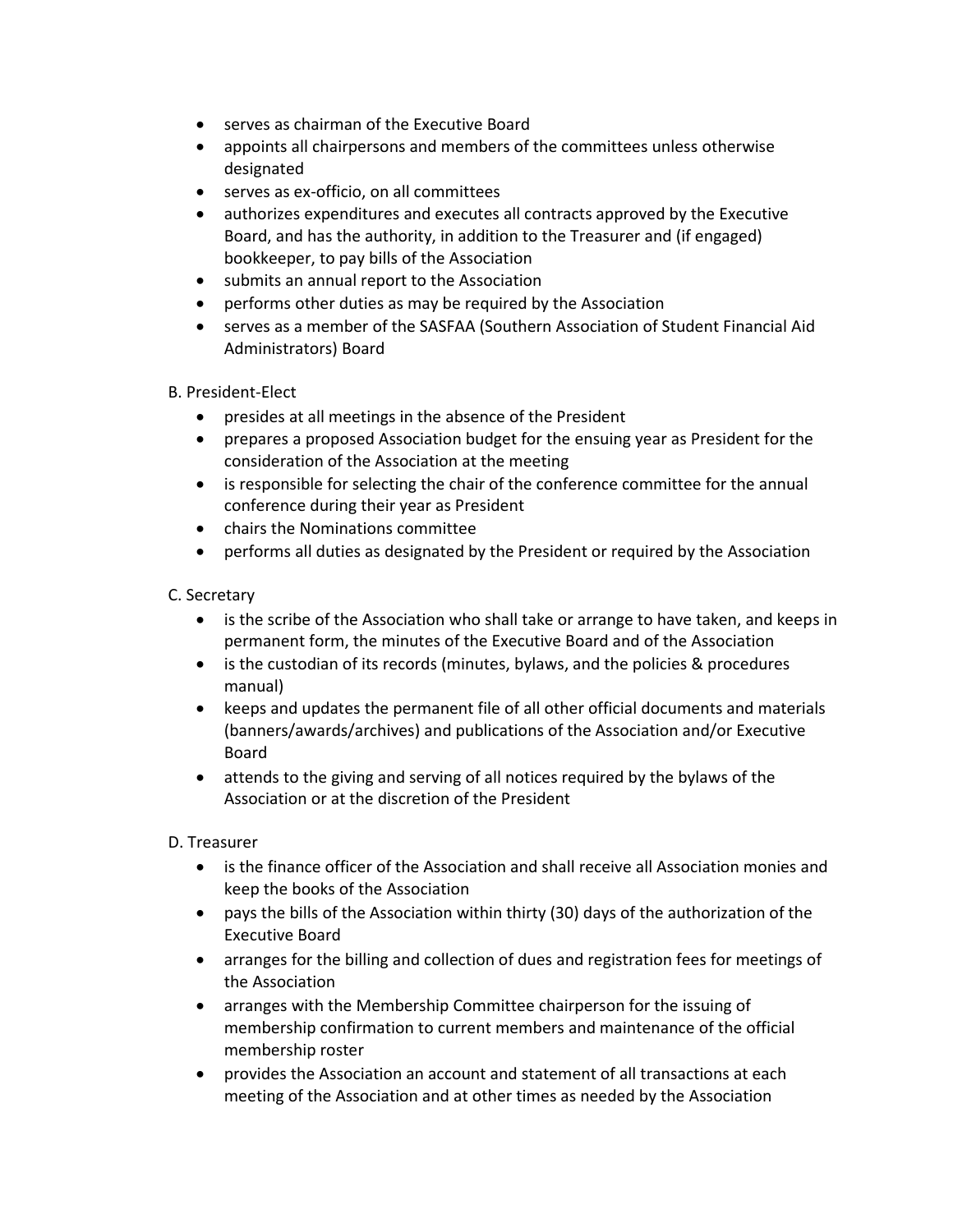- may be bonded at the expense of the Association
- allows any member of the Association to examine records upon request
- prepares and submits the appropriate state and federal records, as required by applicable laws (Article VII)
- if a bookkeeper is engaged, supervises the bookkeeper for the Association in any of the above duties
- E. Treasurer-Elect
	- assists the Treasurer in the completion of their duties
	- works with the Treasurer to manage the transition of duties at the end of the fiscal year
	- may be bonded at the expense of the Association

# F. Vice President

- is responsible for the coordination of all training activities of the Association
- is responsible for ensuring CEU credits issued to members upon request
- oversees the Regional Representatives' training activities

# G. Immediate Past President

- serves as the FASFAA member of the Southern Association of Student Financial Aid Administrators (SASFAA) Nominations Committee.
- chairs the Past Presidents' Council/Fiscal Concerns committee (Article VIII, Section 1)
- performs all other duties assigned by the President

# Section 5. Removal From Office

Elected members of the Executive Board may be removed from office for misconduct, failure to perform the duties of the office, or for other just causes as determined by the Executive Board. Evidence may be presented in open session of the Executive Board. The Board, in executive session, shall consider the charges, review evidence presented by all parties, and reach a decision. A two/thirds vote of the voting members of the Executive Board is necessary for removing the officer. The decision(s) of the Executive Board shall be final. The President shall preside over the proceedings unless the President is being considered for removal from office. In that event, the President-Elect shall preside. The Secretary shall record all testimony. Vacancies created through this action shall be filled in the manner prescribed in the bylaws (Article VI, Section 3).

# Article VII - Contracts, Checks, Deposits, and Funds

# Section 1. Contracts

All contracts must be approved by the Executive Board and signed by the President of the Association.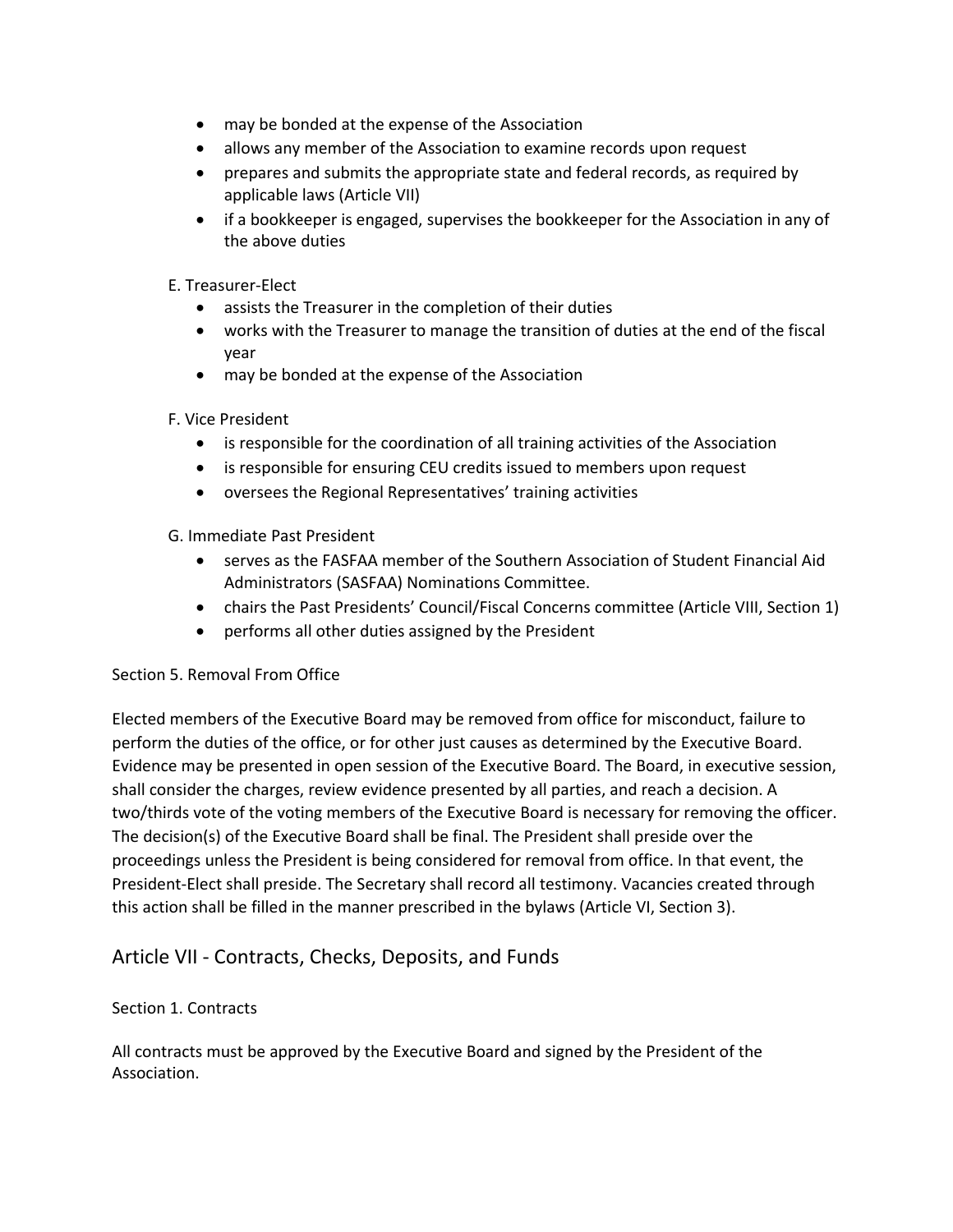Section 2. Drafts, Checks, and Other Orders for Payment

All checks, drafts, or orders for the payment of money, notes, or other evidence of indebtedness issued in the name of the Association shall be signed by the President, Treasurer or, if engaged, bookkeeper and in such manner as shall be determined by resolution of the Executive Board.

# Section 3. Deposits

All funds of the Association shall be deposited to the credit of the Association in such banks, trust companies, or other depositories as the Executive Board may select.

#### Section 4. Gifts

The Executive Board may accept on behalf of the Association any contribution, gift, bequest, or device for the general purpose of the Association.

# Article VIII - Committees

Section 1. The standing committees of the Association shall be a Nominations Committee, Past Presidents' Council/Fiscal Concerns Committee, a Training Committee, Conference Committee, and a Global Issues Committee.

- The President-Elect shall chair the Nominations Committee and the Regional Representatives or their designees shall serve as its members
- The Executive Board shall function as a budget committee reviewing recommendations from the Past Presidents' Council/Fiscal Concerns Committee chaired by the Immediate Past President
- The Vice President shall serve as the chair of the Training Committee
- The President Elect is responsible for selecting the chair of the conference committee for the annual conference during their year as President
- The President shall appoint a chair of the Global Issues Committee on an annual basis.

Section 2. Other committees of the Association shall be determined by the President and shall be those deemed appropriate to the fulfillment for the purposes of the Association.

Section 3. Activities and responsibilities of all committees shall be directed and defined by the President with the approval of the Executive Board.

# Article IX - Parliamentary Authority

The rules contained in the most recent edition of Robert's Rules of Order shall govern the Association in cases to which they are applicable and in which they are inconsistent with the Constitution, these bylaws and any special rules or order the Association may adopt.